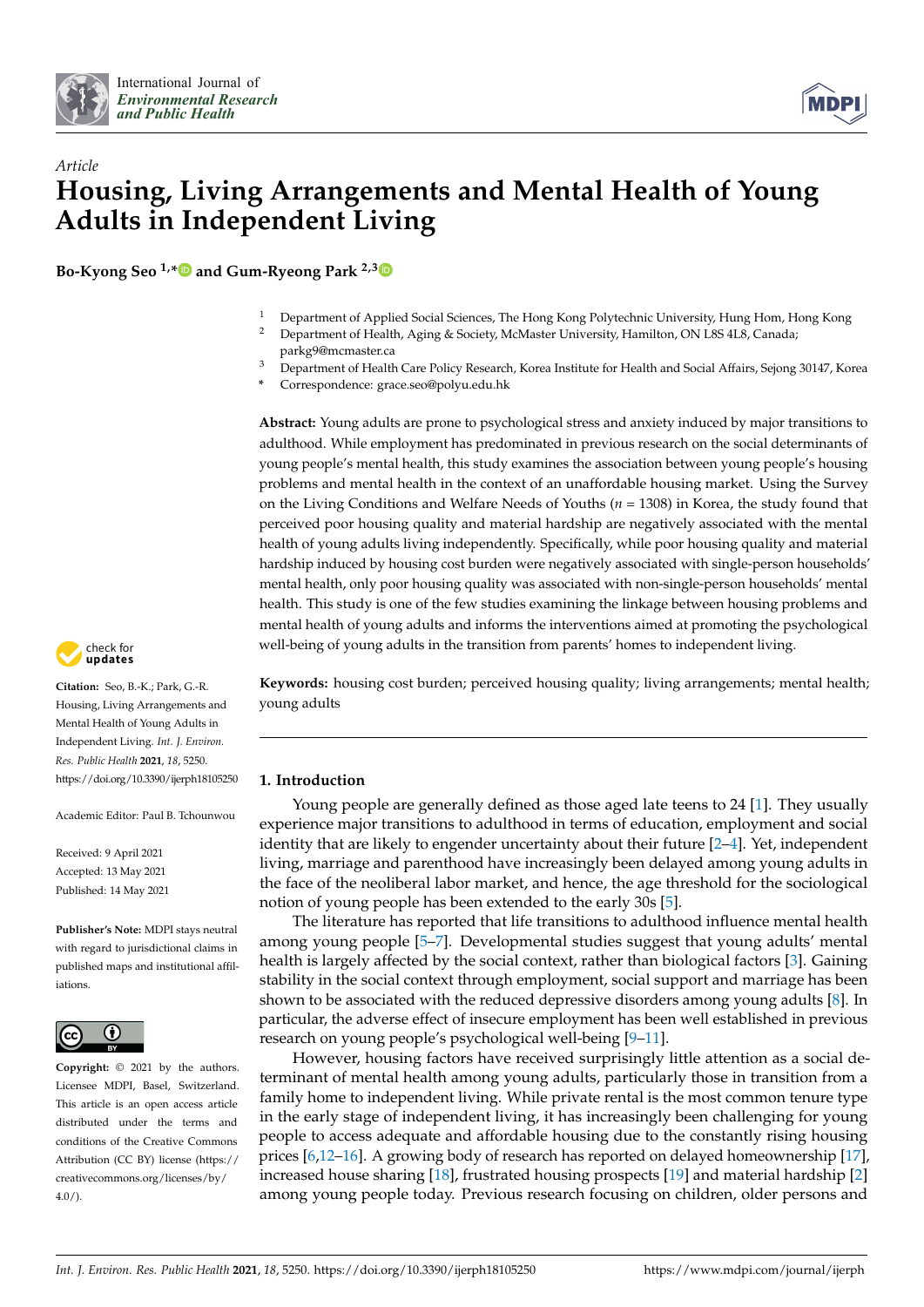low-income families found that an inadequate housing environment, housing cost burden, being a renter and insecure tenancy are associated with poor mental health [\[20–](#page-8-7)[27\]](#page-8-8). However, the effect of these housing problems on young people's mental health has been largely understudied [\[4](#page-7-2)[,28\]](#page-8-9). Only a few researchers have explored the link between housingrelated factors, such as eviction [\[29\]](#page-8-10) and house sharing [\[30\]](#page-8-11), and poor mental health of young adults. To fill the gap in the literature, this study examines, from an ecological perspective, how housing problems are associated with the mental health of young people, using the Korean dataset on young adults.

In the Republic of Korea (Korea hereafter), extended young adulthood and poor mental health have increasingly become social problems in recent years. Many young Koreans aged between 19 and 34 tend to delay entering the job market after graduation from university and subsequently postpone marriage and child bearing [\[31](#page-8-12)[,32\]](#page-8-13). They have also shown a higher level of perceived stress compared to other age groups in Korea since the global economic crisis in 2008 [\[33\]](#page-8-14). According to the latest National Housing Survey [\[34\]](#page-8-15), 59.2% of Koreans aged 20 to 34 are single-person households (nation 29.3%), and 17.2% are owner–occupiers (nation 58%). About 37% of single-person households among the young population in Seoul live in substandard housing conditions, basements, rooftops or non-residential buildings due to deteriorating housing affordability [\[35\]](#page-8-16). Therefore, young people's housing difficulties in Korea are likely to affect their mental health, and yet this relation has not been elucidated.

In this paper, we aim to answer the following four specific research questions. First, to what extent are the quality of housing environment and housing cost burden associated with the mental health of young people? Given the generally significant relation between perceived housing quality and residents' mental health [\[36](#page-8-17)[,37\]](#page-8-18), we pay attention to young adults' perceived housing quality, rather than objective elements, to capture the variation of the quality of housing environment in Korea. Second, does the exposure to multiple housing problems have stronger associations with depressive symptoms? Applying a cumulative risk model which has been widely adopted in research investigating risk factors for mental health [\[38,](#page-8-19)[39\]](#page-8-20), we assume that the more housing problems young people are exposed to, the greater the likelihood of having mental health problems [\[40\]](#page-9-0). Third, is the association between housing cost burden and mental health mediated by material hardship that young people face? This question draws on previous research suggesting that housing problems and material hardship are often observed concomitantly among young people [\[41,](#page-9-1)[42\]](#page-9-2). Finally, does the association between housing problems and the mental health of single-person households differ from that of non-single-person households? The literature suggests that living with someone else is conducive to seniors' mental health [\[43,](#page-9-3)[44\]](#page-9-4), but little is known about how it affects young adults.

# **2. Methods**

## *2.1. Dataset*

This study used the dataset from the Survey on the Living Conditions and Welfare Needs of Youths. The survey was conducted by the Korea Institute for Health and Social Affairs in 2019, in preparation for the government's legislation of the Framework Act on Youth in August 2020. Targeting young adults aged 19 to 34, it collected information about the socioeconomic status, demographic characteristics and welfare needs of 3018 households. In view of the generally high proportion of single-person households in Korea (29.3%), this survey differentiated the types of living arrangement of young adults into single-person households, young people who do not live with their parents and young people who live with their parents. As the housing status of young people who co-reside with their parents is determined by their parents' socioeconomic status and parental housing characteristics, we limited the participants to those who lived independently from their parents. The final sample included 1308 households that comprised 761 single-person households and 547 non-single-person households (i.e., those who lived with their own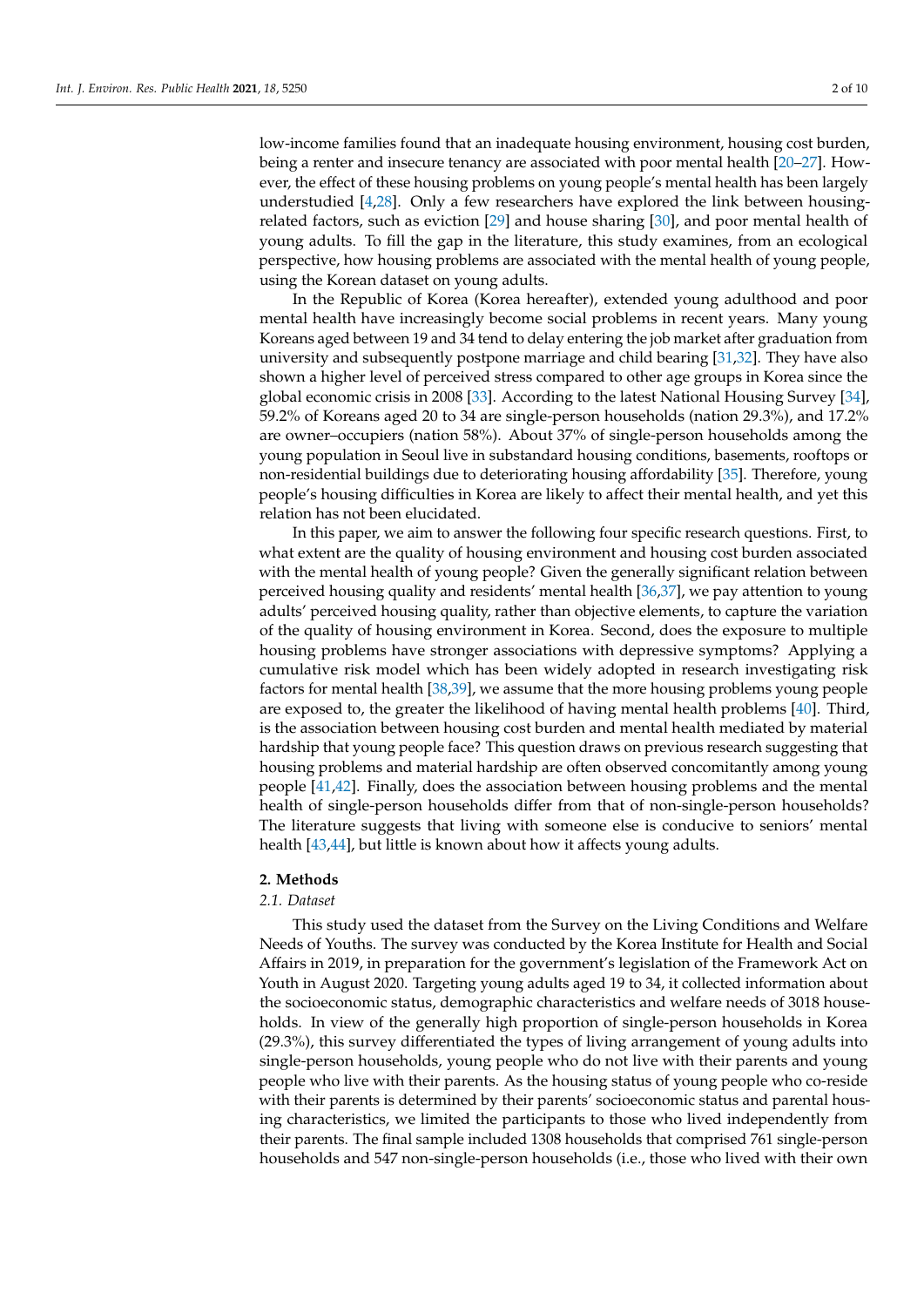partners, friends or flat mates). Ethical approval was not required for this study since the data were publicly available [\(https://data.kihasa.re.kr,](https://data.kihasa.re.kr) accessed on 15 March 2021).

#### *2.2. Measures*

# 2.2.1. Depressive Symptoms

To measure young adults' mental health, we used the 11 items from the Center for Epidemiological Studies Depression (CES-D) scale included in the survey. CES-D is a reliable and validated scale to measure depressive symptoms, which has been widely used in previous studies, e.g., [\[45](#page-9-5)[,46\]](#page-9-6). The scale asked the study participants how often they experienced feelings of those 11 items during the past week using the possible responses ranging from 0 (very rare or less than a day) to 3 (almost all of the time or more than 5 days). The 11 items include: during the last week, (a) I did not feel like eating and my appetite was poor; (b) I felt that I was doing generally well; (c) I felt depressed; (d) I had trouble keeping my mind on what I was doing; (e) I could not sleep well; (f) I felt lonely; (g) I went on without much complaints; (h) I felt that people were treating me coldly; (i) I felt sad; (j) I felt that people disliked me; and  $(k)$  I was unable to have the courage to carry out something'. By adjusting all the responses in a way that the aggregated scores ranged from 0 to 20, after reversely coding the two items (b) and (g), we defined participants with a score of over 16 as having depressive symptoms.

#### 2.2.2. Housing Problems

For housing cost burden, we used 30% of household income as the housing affordability threshold that is widely used in the housing literature, e.g., [\[41\]](#page-9-1). Household income includes earnings and cash transfers from the government, and housing costs include monthly rent, mortgage principal and interest repayment and maintenance costs. We defined the participants whose housing costs exceeded 30% of their household income as having housing cost burden (=1), with all others falling under 0.

We used young people's self-assessment of the functional characteristics of their accommodations to measure perceived housing quality. The participants responded from 'very poor (=1)' to 'very good (=4)' to eight categories of the housing environment: lighting, soundproof, dampness, ventilation, protection from break-in, protection from natural disaster, protection from fire, and sanitation. If the participants answered 'very poor' or 'poor', their housing units were considered in inadequate quality regarding the particular category  $(=1)$ , or otherwise  $(=0)$ . Then, we added up the scores; a higher score indicates poorer perceived quality of housing environment. In examining the association between the breadth of housing problems and depressive symptoms, we considered the participants whose score was 1 or above as having 'inadequate housing quality'  $(=1)$  and otherwise  $(=0)$ .

#### 2.2.3. Material Hardship

We measured three types of material hardship to which the study participants were required to answer: (a) Have you ever been forced to reduce food expenditure due to housing cost burden in the past year? (b) Have you ever not been able to use air-conditioning system due to economic difficulties in the past year? (c) Have you ever not been able to use heating system due to economic difficulties in the past year? For those who answered 'very often' or 'often' to either of these questions, we constructed a binary indicator of material hardship (=1), and no material hardship (=0) if they answered 'very rare' or 'none'.

#### 2.2.4. Control Variables

We checked the moderation effects of the respondents' socioeconomic characteristics, such as age (19–24, 25–29, 30 and over), gender (male, female), educational attainment (university/college or less, university/college graduate or higher), quintile household income, employment status (full time, part time, economically inactive and unemployed), tenure (owner occupiers, renters, others), and city of residence (urban, rural) on the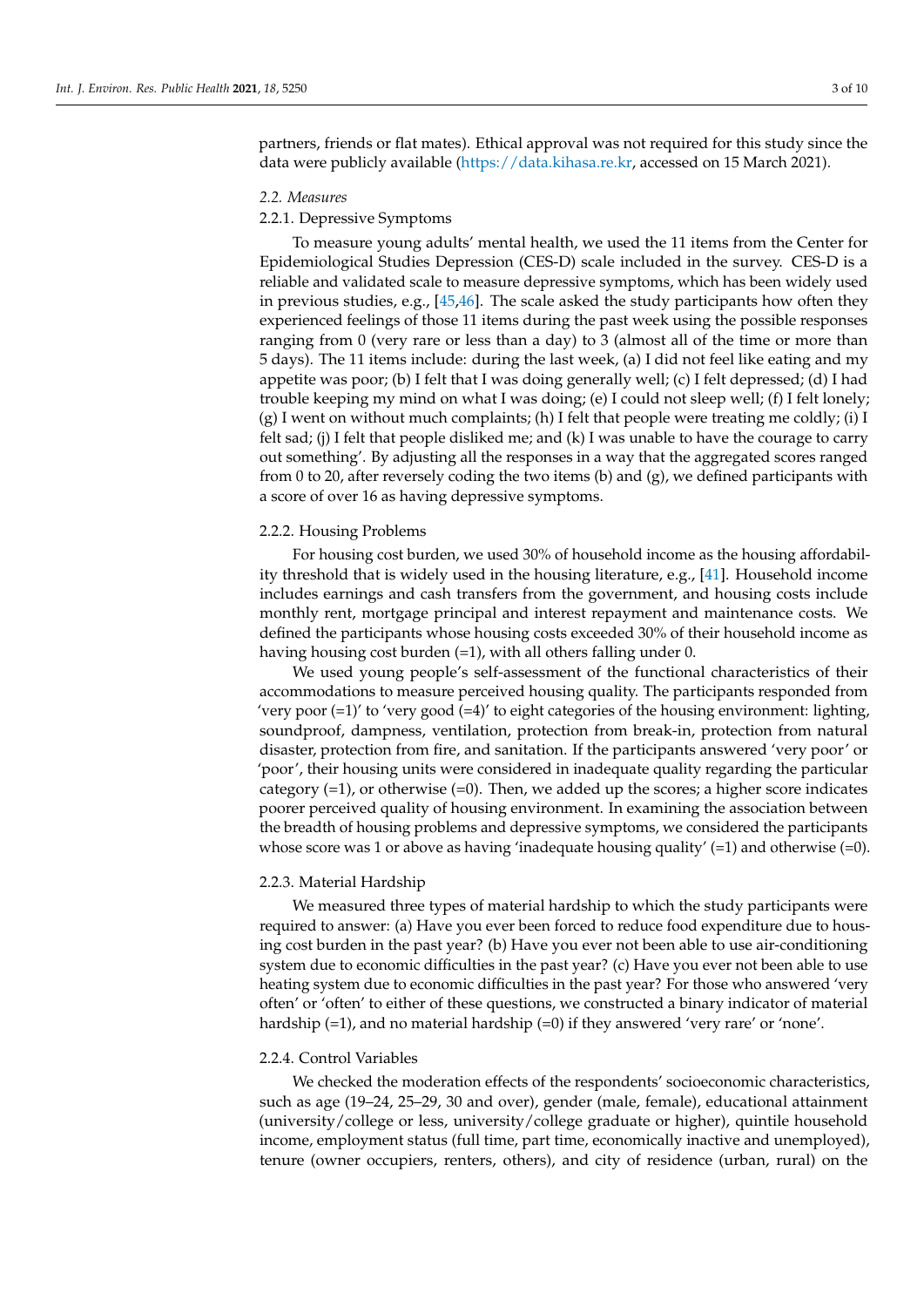association between housing problems and mental health and confirmed that there was no moderation effect. Therefore, these variables were included as covariates for the analysis.

#### *2.3. Statistical Analysis*

First, we examined the general characteristics of the study participants and the prevalence of depressive symptoms by housing problems, i.e., inadequate housing quality and housing cost burden. Then, we conducted a series of logistic regression analyses for the study participants who were further stratified by living arrangement type (single-person household vs. non-single-person household). To assess whether a mediating variable explains a significant amount of the relationship between housing cost burden and depressive symptoms, we conducted mediation tests, following Baron and Kenny [\[47\]](#page-9-7). The odds ratios (ORs) were adjusted for covariates, and ORs and 95% confidential intervals (95% CI) were presented in the results. However, if a binary outcome is common (usually 10% as a cutoff), ORs with mediator and ORs without mediator might not be completely comparable [\[48\]](#page-9-8). This is because adding covariates in logistic regression is likely to increase the magnitude of the coefficient. Therefore, drawing on VanderWeele [\[48\]](#page-9-8), we used a log-linear model, instead of a logistic model, for mediation analysis to avoid potential errors. STATA/SE version 15.0 was used for all analyses.

#### **3. Results**

#### *3.1. Prevalence of Housing Problems and Depressive Symptoms*

Table [1](#page-4-0) presents the distribution of housing problems and depressive symptoms of the study sample. It showed that 85.2% experienced housing problems, and it was more prevalent among single-person households (87.9%) than non-single-person households (83.2%). While 50.9% had only either inadequate housing quality or housing cost burden, 34.3% suffered both housing problems. While the prevalence of housing cost burden was higher among non-single-person households (81.7%) compared to single-person households (69.4%), single-person households had a higher prevalence of inadequate housing environment (47.2%) compared to the counterpart (41.9%). The average number of items of the housing quality (out of eight items) that the respondents perceived as inadequate was 1.14 (SD: 1.72), which was higher among single households (1.22, SD: 1.79) compared to non-single households (1.01, SD: 1.61). As for the different types of inadequate housing environment, poor soundproofing was most prevalent (37.2%), followed by dampness (15.5%) and poor protection from break-in (11.5%). While 21.5% experienced material hardship, the prevalence was higher among single-person households (24.1%) compared to non-single-person households (17.9%). Overall, 12.4% indicated depressive symptoms, and the prevalence was higher among single-person households (14.6%) than non-single-person households (9.3%).

## *3.2. The Association between Housing Problems and Depressive Symptoms*

Table [2](#page-4-1) indicates the association between housing cost burden, inadequate housing quality and depressive symptoms among young adults. It shows that the number of items of the housing quality that the respondents perceived as inadequate was significantly associated with depressive symptoms in the entire sample (OR: 1.318, 95% CI: 1.215–1.429), whereas housing cost burden did not predict depressive symptoms (OR: 1.470, 95% CI: 0.947–2.283) after adjusting for covariates. When stratified by household type, both housing cost burden (OR: 1.916, 95% CI: 1.134–3.236) and the number of items of the housing quality perceived as inadequate (OR: 1.313, 95% CI: 1.188–1.451) were significantly associated with depressive symptoms among single-person households, and only the number of items of the housing quality perceived as inadequate was significantly associated with depressive symptoms among non-single-person households (OR: 1.338, 95% CI: 1.154–1.551).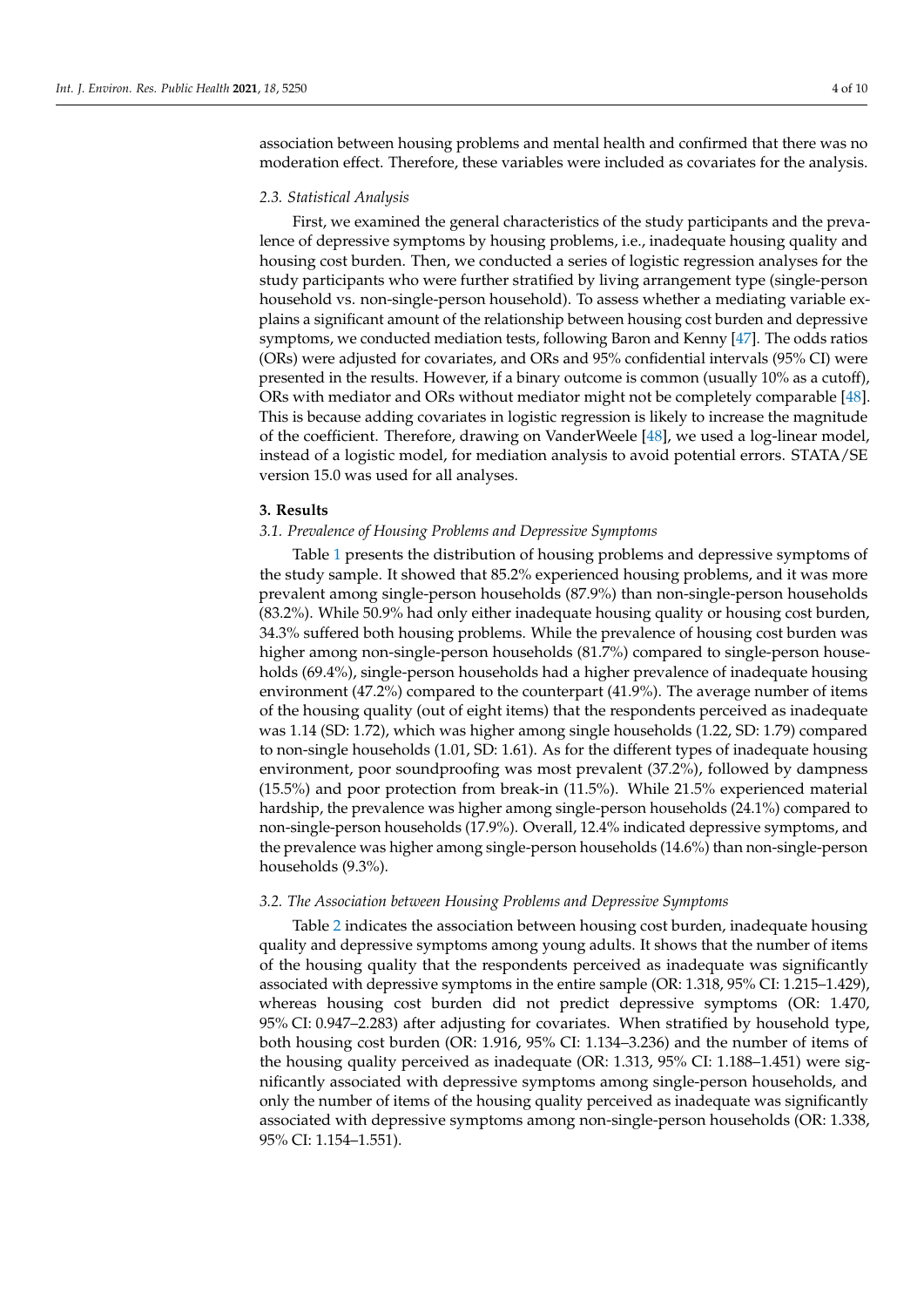<span id="page-4-0"></span>

|                                         |                    |                               | <b>Types of Household</b>  |                                      |                               |                               |  |  |  |
|-----------------------------------------|--------------------|-------------------------------|----------------------------|--------------------------------------|-------------------------------|-------------------------------|--|--|--|
|                                         | Total $(n = 1308)$ |                               |                            | Single-Person( $n = 761$ )           | Non-Single-Person $(n = 547)$ |                               |  |  |  |
|                                         | Distribution (%)   | Depressive<br>Symptoms<br>(%) | <b>Distribution</b><br>(%) | Depressive<br><b>Symptoms</b><br>(%) | <b>Distribution</b><br>(%)    | Depressive<br>Symptoms<br>(%) |  |  |  |
| Type of housing problem                 |                    |                               |                            |                                      |                               |                               |  |  |  |
| Housing cost burden                     | 74.5               | 13.3                          | 69.3                       | 16.5                                 | 81.7                          | 9.6                           |  |  |  |
| Inadequate housing quality <sup>1</sup> | 45.0               | 17.5                          | 47.2                       | 19.2                                 | 41.9                          | 14.8                          |  |  |  |
| Poor lighting                           | 10.2               | 22.6                          | 13.3                       | 24.8                                 | 5.9                           | 15.6                          |  |  |  |
| Poor soundproof                         | 37.2               | 18.3                          | 38.5                       | 20.1                                 | 35.3                          | 15.5                          |  |  |  |
| Dampness                                | 15.5               | 19.7                          | 14.7                       | 23.2                                 | 16.6                          | 15.4                          |  |  |  |
| Poor ventilation                        | 10.1               | 28.0                          | 12.6                       | 29.2                                 | 6.6                           | 25.0                          |  |  |  |
| Poor protection from break-in           | 11.5               | 24.0                          | 11.7                       | 27.0                                 | 11.2                          | 19.7                          |  |  |  |
| Poor protection from natural disaster   | 9.4                | 27.6                          | 10.4                       | 27.8                                 | 8.0                           | 27.3                          |  |  |  |
| Poor protection from fire               | 10.6               | 25.9                          | 11.3                       | 31.4                                 | 9.7                           | 17.0                          |  |  |  |
| Poor sanitization                       | 9.2                | 23.3                          | 9.9                        | 26.7                                 | 8.2                           | 17.8                          |  |  |  |
| Number of housing problem               |                    |                               |                            |                                      |                               |                               |  |  |  |
| Single                                  | 50.9               | 10.7                          | 49.4                       | 14.2                                 | 52.3                          | 5.9                           |  |  |  |
| Double                                  | 34.3               | 18.1                          | 33.3                       | 20.2                                 | 35.7                          | 15.4                          |  |  |  |
| At least one of them                    | 85.2               | 13.6                          | 87.9                       | 16.6                                 | 83.2                          | 9.8                           |  |  |  |
| Material hardship                       | 21.5               | 24.6                          | 24.1                       | 24.6                                 | 17.9                          | 24.5                          |  |  |  |
| Food insecurity                         | 17.9               | 24.4                          | 20.0                       | 23.7                                 | 15.0                          | 25.6                          |  |  |  |
| Not being able to use heating           | 5.8                | 40.8                          | 6.2                        | 44.7                                 | 5.3                           | 34.5                          |  |  |  |
| Not being able to use air-conditioning  | 6.8                | 38.2                          | 7.8                        | 39.0                                 | 5.5                           | 36.7                          |  |  |  |
| Total                                   | 100.0              | 12.4                          | 100.0                      | 14.6                                 | 100.0                         | 9.3                           |  |  |  |

**Table 1.** Descriptive statistics of the study population.

 $1$  Households with any type of inadequate housing quality among the eight items.

**Table 2.** Association between housing problems and depressive symptoms.

<span id="page-4-1"></span>

|                                               |                    | Total $(n = 1308)$ |            | Single-Person $(n = 761)$ | Non-Single-Person $(n = 547)$ |                   |  |
|-----------------------------------------------|--------------------|--------------------|------------|---------------------------|-------------------------------|-------------------|--|
|                                               | 95% CI<br>OR<br>OR |                    | 95% CI     | OR                        | 95% CI                        |                   |  |
| Housing cost burden (ref: no)                 |                    | (reference)        |            | (reference)               |                               | (reference)       |  |
| Yes                                           | 1.470              | $(0.947 - 2.283)$  | $1.916*$   | $(1.134 - 3.236)$         | 1.019                         | $(0.430 - 2.413)$ |  |
| Number of items of inadequate housing quality | 1.318 ***          | $(1.215 - 1.429)$  | $1.313***$ | $(1.188 - 1.451)$         | 1.338 ***                     | $(1.154 - 1.551)$ |  |

Adjusted for sex, age, educational attainment, working status, income level, tenure, and region. \* *p* < 0.05, \*\*\* *p* < 0.001.

#### *3.3. The Association between the Breadth of Housing Problems and Depressive Symptoms*

The association of the breadth of housing problems with depressive symptoms is presented in Table [3.](#page-4-2) Compared to households without any of the housing problems, households who experienced a single housing problem were 2.239 times more likely to have depressive symptoms (95% CI: 1.121–4.470), and those who had double housing problems were 4.339 times more likely to have depressive symptoms (95% CI: 2.152–8.744). Single-person households showed a pattern similar to that of the entire study sample (with a single housing problem OR: 3.445, 95% CI: 1.435–8.269; with double housing problems OR: 5.573, 95% CI: 2.282–13.608), after adjusting for covariates. However, we did not find a significant association between the breadth of housing problems and depressive symptoms among non-single-person households.

**Table 3.** Association between the breadth of housing problems and depressive symptoms.

<span id="page-4-2"></span>

|                     | Total $(n = 1308)$<br>Single-Person $(n = 761)$<br>95% CI<br>OR<br>OR |                   |             |                    | Non-Single-Person $(n = 547)$ |                   |  |
|---------------------|-----------------------------------------------------------------------|-------------------|-------------|--------------------|-------------------------------|-------------------|--|
|                     |                                                                       |                   | 95% CI      | OR                 | 95% CI                        |                   |  |
| None                |                                                                       | (reference)       |             | (reference)        |                               | (reference)       |  |
| Single <sup>1</sup> | $2.239*$                                                              | $(1.121 - 4.470)$ | $3.445**$   | $(1.435 - 8.269)$  | 0.923                         | $(0.282 - 3.011)$ |  |
| Double <sup>2</sup> | $4.339$ ***                                                           | $(2.152 - 8.744)$ | $5.573$ *** | $(2.282 - 13.608)$ | 2.808                         | $(0.858 - 9.200)$ |  |

Adjusted for sex, age, educational attainment, working status, income level, tenure, and region. \* *p* < 0.05, \*\* *p*<0.01, \*\*\* *p* < 0.001. <sup>1</sup> Either housing cost burden or any types of inadequate housing quality. <sup>2</sup> Both housing cost burden and any types of inadequate housing quality.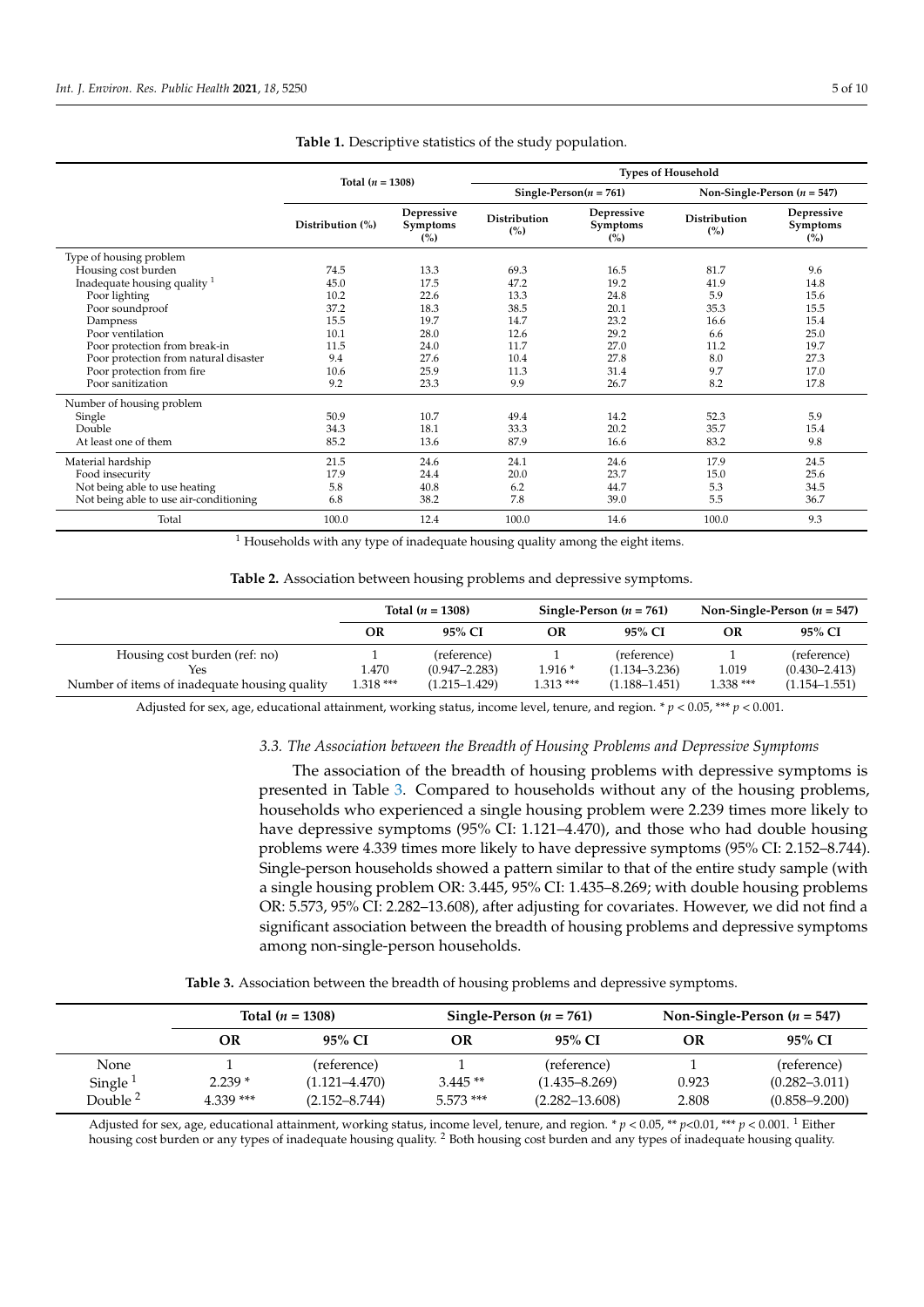## *3.4. The Mediating Effect of Material Hardship on the Association between Housing Cost Burden and Depressive Symptoms*

The mediation effect of material hardship was examined to see if it links housing cost burden and depressive symptoms. Table [4](#page-5-0) shows that when housing cost burden was regressed on material hardship, the association was significant among all study participants (OR: 5.659, 95% CI: 2.976–10.761) and single-person households (OR: 2.195, 95% CI: 1.442–3.344), but insignificant among non-single-person households (OR: 1.977, 95% CI: 0.938–4.164). As explained in the 'Methods' section above, we conducted log-linear regression for mediation analysis and found that the significant effect of housing cost burden on depressive symptoms among single-person households became insignificant (coefficient: 0.035, 95% CI: −0.004–0.074) when material hardship was included in Model 2 (Table [5\)](#page-5-1). According to Baron and Kenny [\[47\]](#page-9-7), if an independent variable is no longer significant when a mediating factor is controlled for, the model supports full mediation. This result is consistent with the result of the logistic model (for the result of logistic regression, see Table S1 in the supplementary material). Therefore, we conclude that material hardship is a potential mediator, particularly for single-person households. Meanwhile, the association between material hardship and depressive symptoms was significant in the entire sample (coefficient: 0.010, 95% CI: 0.074–0.134 in the log-linear model; OR: 1.232, 95% CI: 0.794–1.911 in the logistic model), while housing cost burden was not significantly associated with depressive symptoms of the entire sample. This result indicates that material hardship is another predictor of depressive symptoms for all participants, rather than a mediator linking housing cost burden and mental health.

**Table 4.** Association between housing cost burden and material hardship.

<span id="page-5-0"></span>

|                     |             | Total $(n = 1308)$ |            | Single-Person $(n = 761)$ | Non-Single-Person $(n = 547)$ |                   |  |
|---------------------|-------------|--------------------|------------|---------------------------|-------------------------------|-------------------|--|
|                     | OR          | 95% CI             | OR         | 95% CI                    | OR                            | 95% CI            |  |
| Housing cost burden | $5.659$ *** | $(2.976 - 10.761)$ | $2.195***$ | $(1.442 - 3.344)$         | l.977                         | $(0.938 - 4.164)$ |  |

Adjusted for sex, age, educational attainment, working status, income level, tenure, and region. \*\*\* *p* < 0.001.

**Table 5.** Log-linear model: association between housing cost burden, material hardship and depressive symptoms.

<span id="page-5-1"></span>

|                     | Total $(n = 1308)$ |                     |              | Single-Person $(n = 761)$ |          |                  |              | Non-Single-Person $(n = 547)$ |         |                      |          |                     |
|---------------------|--------------------|---------------------|--------------|---------------------------|----------|------------------|--------------|-------------------------------|---------|----------------------|----------|---------------------|
|                     | Model 1            |                     | Model 2      |                           | Model 1  |                  | Model 2      |                               | Model 1 |                      | Model 2  |                     |
|                     | Coeff.             | 95% CI              | Coeff.       | 95% CI                    | Coeff.   | 95% CI           | Coeff.       | 95% CI                        | Coeff.  | 95% CI               | Coeff.   | 95% CI              |
| Housing cost burden | 0.024              | $-0.005,$<br>0.054) | 0.013        | $(-0.016,$<br>0.043)      | $0.047*$ | (0.007,<br>0.086 | 0.035        | $-0.004,$<br>0.074            | 0.002   | $(-0.046,$<br>0.050) | $-0.009$ | $(-0.055,$<br>0.038 |
| Material hardship   |                    |                     | 0.010<br>*** | (0.074,<br>0.134)         |          |                  | 0.088<br>*** | (0.048,<br>0.129              |         |                      | 0.131    | (0.088,<br>0.175    |

Adjusted for sex, age, educational attainment, working status, income level, tenure, and region. \* *p* < 0.05, \*\*\* *p* < 0.001.

## **4. Discussion**

Our analysis showed that a number of young Koreans in independent living experienced housing cost burden, inadequate housing quality and material hardship, similar to what has been found in other studies, e.g., [\[41,](#page-9-1)[42\]](#page-9-2). This result strengthens the evidence for the housing crisis that young people in Korea have encountered recently. All in all, our study demonstrates that perceived poor housing quality and material hardship are negatively associated with the mental health of young adults living independently. This finding proves that the association between housing quality and mental health among older people and low-income families [\[49,](#page-9-9)[50\]](#page-9-10) is shown in a similar manner among young adults. In addition, it was demonstrated that the more housing problems young people are exposed to, the greater risks of mental health problems they are prone to, which supports the foundational assumption of the cumulative risk model [\[39](#page-8-20)[,51\]](#page-9-11). Moreover, since all the analyses in our study controlled for young people's working status, the significant association between housing problems and depressive symptoms indicates that housing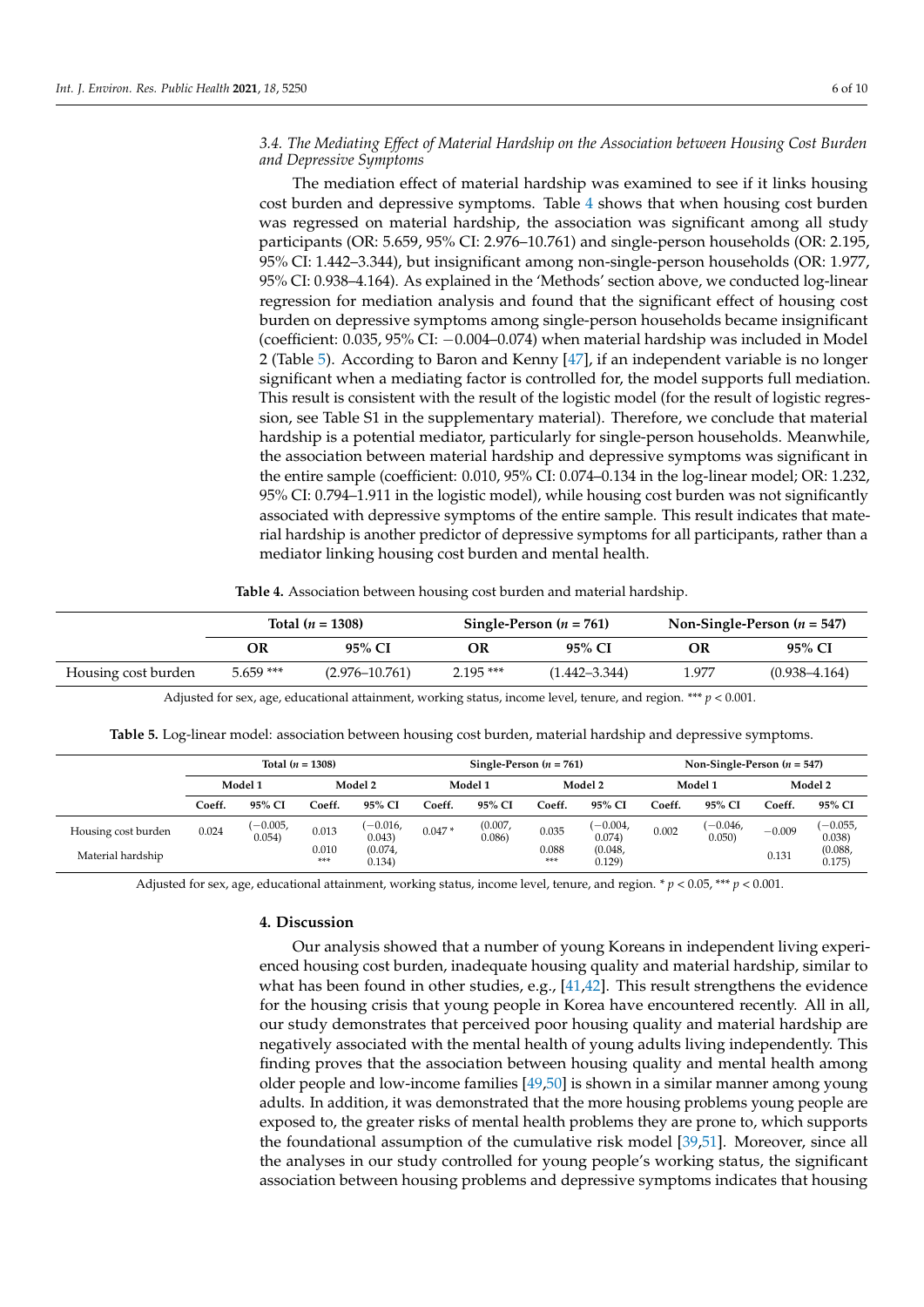matters for young people's mental health in its own right. This result strengthens the importance of the ecological context in understanding risk factors for young people's mental health, which have been examined predominantly from the employment-centered point of view [\[9](#page-8-0)[–11\]](#page-8-1).

What is more interesting is that single-person households and non-single-person households showed notably different associations between housing problems and mental health. We found that the relations between housing problems and mental health among single-person households are more in accordance with most research that proved the negative effects of poor housing quality and unaffordable housing on mental health e.g., [\[21](#page-8-21)[,25\]](#page-8-22). In addition, we also noted that housing cost burden forces young adults in single-person households to scrimp on their budget for other basic needs, such as food and energy consumption, which in turn has a negative effect on their depressive symptoms. In stark contrast, however, non-single-person households' mental health was associated only with inadequate housing quality, not by housing cost burden or material hardship, despite the larger proportion of housing cost burden among non-single-person households (81.7%) than single-person households (69.3%) (Table [1\)](#page-4-0). In short, while perceived housing quality is a significant determinant of young people's mental health regardless of their living arrangement, housing cost burden is detrimental only to single-person households.

Our further analysis showed that the insignificant effect of housing cost burden on non-single-person households' mental health was not attributed to their homeownership status or relatively higher income level since the observed association was not significant in univariate analysis before multivariate analysis (see Table S2 in the supplementary material). Yet, there are some possible explanations. From a psychological development perspective, our study supports that co-living or forming one's own family is beneficial to the psychological well-being of young people in transition to adulthood [\[3,](#page-7-5)[52\]](#page-9-12), although they might have to endure housing unaffordability. From an ecological perspective, this result is possibly because non-single-person households could enjoy more gross/net floor spaces and more favorable internal housing conditions than single-person households, as they tend to share a housing unit that has both private rooms and communal spaces. Considering that a number of single-person households, particularly in Seoul, seek inadequate and unsafe studio-type flats or subdivided units due to their affordability [\[53\]](#page-9-13), the relatively better housing quality of non-single-person households might account for the insignificant effect of housing cost burden on non-single-person households' mental health. That is, even though young adults need to pay more than 30% of their household income for housing, it may not affect their mental health adversely if the housing quality is satisfactory. Although housing size was not included in our analysis, the lower prevalence of perceived poor housing quality among non-single-person households than single-person households (Table [1\)](#page-4-0) partly helped us understand this result. This finding seems to advance the existing literature on the relationship between living arrangements and young adults' mental health [\[54,](#page-9-14)[55\]](#page-9-15), which tends to overlook the ecological factors.

#### **5. Conclusions**

This study, one of the few studies examining the linkage between housing problems and mental health of young adults in independent living, strengthens the significance of housing as a social determinant of young people's mental health. This study broadens the discussions on the relation between housing and mental health by taking both housing environment and housing affordability dimensions into account in examining mental health effects and differentiating the household types, i.e., single household and non-single household, that might have different mental health implications. The negative association of perceived poor housing quality and housing cost burden with the mental health of young adults, with employment controlled for, affirms the findings of previous studies on other socioeconomically vulnerable groups. The distinction between single-person households and non-single-person households implies that living arrangement and family formation influences the effect of housing affordability on young people's mental health.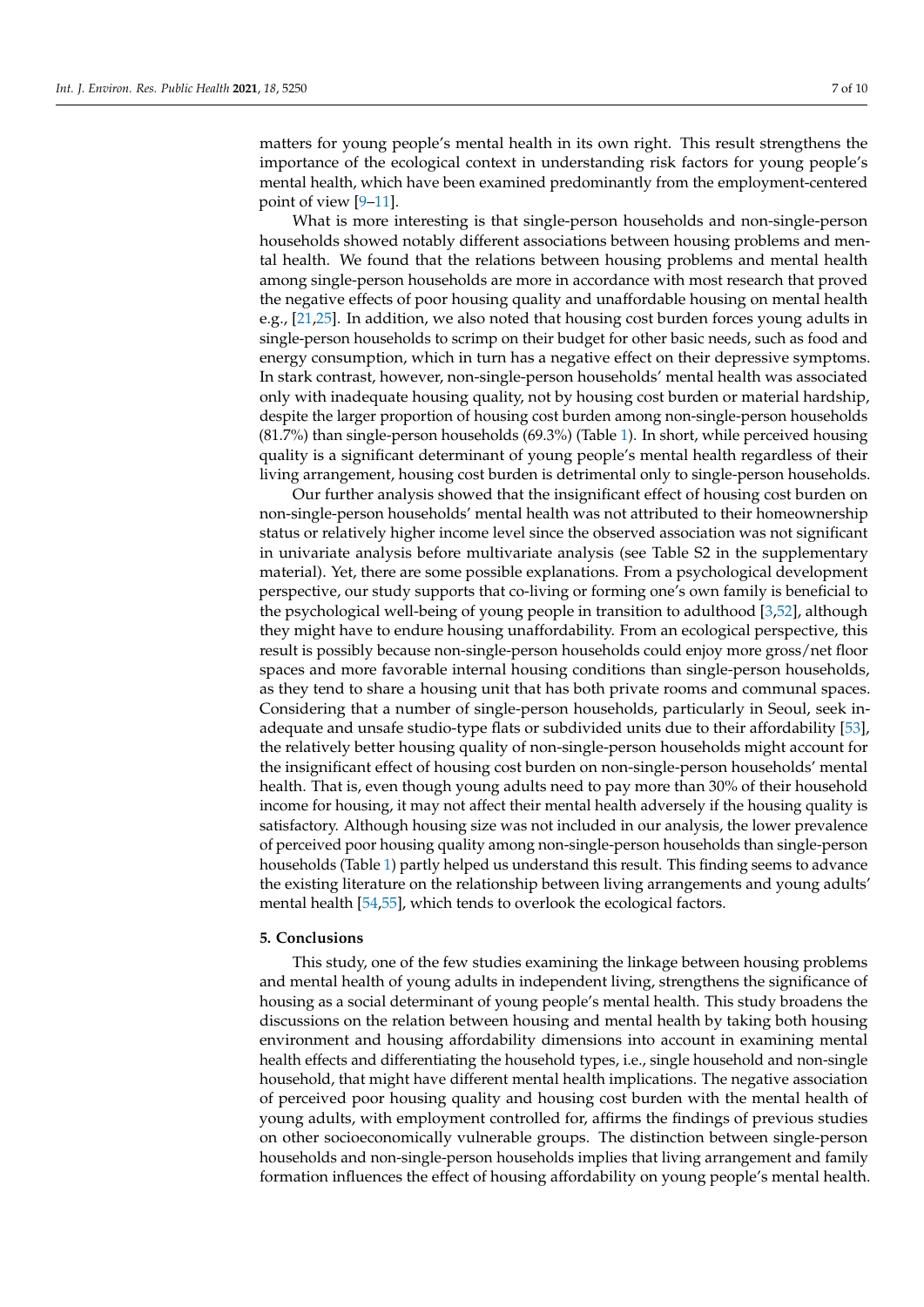Nevertheless, our study has its limitations. As the dataset we used was cross-sectional, the causal inference of the results was unclear. For example, it is possible that households with depressive symptoms are likely to experience housing problems. In addition, the relatively small sample size of each subset group, i.e., single-person households vs. non-singleperson households, refrained from further categorization into more detailed household and housing types within each subset group, which might have helped provide a richer account of the result.

Our study informs the interventions aimed at promoting the psychological well-being of young adults in transition from parents' home to independent living. It implies that improving the environmental quality standards and retrofitting of housing types that are popular among young adults in the early stage of education or career would be conducive to young adults' mental health. Public assistance that can help reduce young people's financial hardship induced by housing cost burden would also contribute to young adults' mental health. In this regard, the Korean government's recent policy change to implement subsidized housing programs targeting university students, early career workers and newlyweds [\[56\]](#page-9-16) and separate unmarried young people in independent living from their parents' households for housing benefit distribution [\[57\]](#page-9-17) seems to not only enhance young people's housing quality but also reduce their potential mental health risks. Considering the distinction between single-person households and non-single-person households in the effect of housing cost burden on mental health, co-living/shared housing that has mushroomed as a popular accommodation for single young persons in some developed Asian countries with unaffordable housing markets, including Korea, might be worth investigating in the future studies with regard to its mental health effect.

**Supplementary Materials:** The following are available online at [https://www.mdpi.com/article/10](https://www.mdpi.com/article/10.3390/ijerph18105250/s1) [.3390/ijerph18105250/s1,](https://www.mdpi.com/article/10.3390/ijerph18105250/s1) Table S1. Logistic regression: Associations between housing cost burden, material hardship and depressive symptoms; Table S2. Univariate analysis: Associations between housing cost burden, material hardship and depressive symptoms.

**Author Contributions:** Conceptualization, B.-K.S.; data curation, G.-R.P.; formal analysis, G.-R.P.; methodology, B.-K.S.; writing—original draft, B.-K.S. and G.-R.P.; writing—review and editing, B.-K.S. and G.-R.P. Both authors have read and agreed to the published version of the manuscript.

**Funding:** This research received no external funding.

**Institutional Review Board Statement:** Not applicable as the dataset is publicly available.

**Informed Consent Statement:** Not applicable.

**Data Availability Statement:** The data are available at <https://data.kihasa.re.kr> (accessed on 15 March 2021).

**Conflicts of Interest:** The authors declare no conflict of interest.

#### **References**

- <span id="page-7-0"></span>1. United Nations. *Definition of Youth*; United Nations: New York, NY, USA, 2013.
- <span id="page-7-1"></span>2. Huang, Y.; Heflin, C.M.; Validova, A. Material hardship, perceived stress, and health in early adulthood. *Ann. Epidemiol.* **2021**, *53*, 69–75. [\[CrossRef\]](http://doi.org/10.1016/j.annepidem.2020.08.017)
- <span id="page-7-5"></span>3. Arnett, J.J. Emerging adulthood: A theory of development from the late teens through the twenties. *Am. Psychol.* **2000**, *55*, 469–480. [\[CrossRef\]](http://doi.org/10.1037/0003-066X.55.5.469)
- <span id="page-7-2"></span>4. Babajide, A.; Ortin, A.; Wei, C.; Mufson, L.; Duarte, C.S. Transition cliffs for young adults with anxiety and depression: Is integrated mental health care a solution? *J. Behav. Health Serv. Res.* **2020**, *47*, 275–292. [\[CrossRef\]](http://doi.org/10.1007/s11414-019-09670-8) [\[PubMed\]](http://www.ncbi.nlm.nih.gov/pubmed/31428923)
- <span id="page-7-3"></span>5. Richard, A.S.; Barbara, R. What's going on with young people today? The long and twisting path to adulthood. *Future Child.* **2010**, *20*, 19–41. [\[CrossRef\]](http://doi.org/10.1353/foc.0.0044) [\[PubMed\]](http://www.ncbi.nlm.nih.gov/pubmed/20364620)
- <span id="page-7-7"></span>6. Green, A. *The Crisis for Young People: Generational Inequalities in Education, Work, Housing and Welfare*; Springer Nature: Basingstoke, UK, 2017.
- <span id="page-7-4"></span>7. Stringaris, A.; Lewis, G.; Maughan, B. Developmental pathways from childhood conduct problems to early adult depression: Findings from the ALSPAC cohort. *Br. J. Psychiatry* **2014**, *205*, 17–23. [\[CrossRef\]](http://doi.org/10.1192/bjp.bp.113.134221) [\[PubMed\]](http://www.ncbi.nlm.nih.gov/pubmed/24764545)
- <span id="page-7-6"></span>8. Galambos, N.L.; Barker, E.T.; Krahn, H.J. Depression, self-esteem, and anger in emerging adulthood: Seven-year trajectories. *Dev. Psychol.* **2006**, *42*, 350–365. [\[CrossRef\]](http://doi.org/10.1037/0012-1649.42.2.350) [\[PubMed\]](http://www.ncbi.nlm.nih.gov/pubmed/16569173)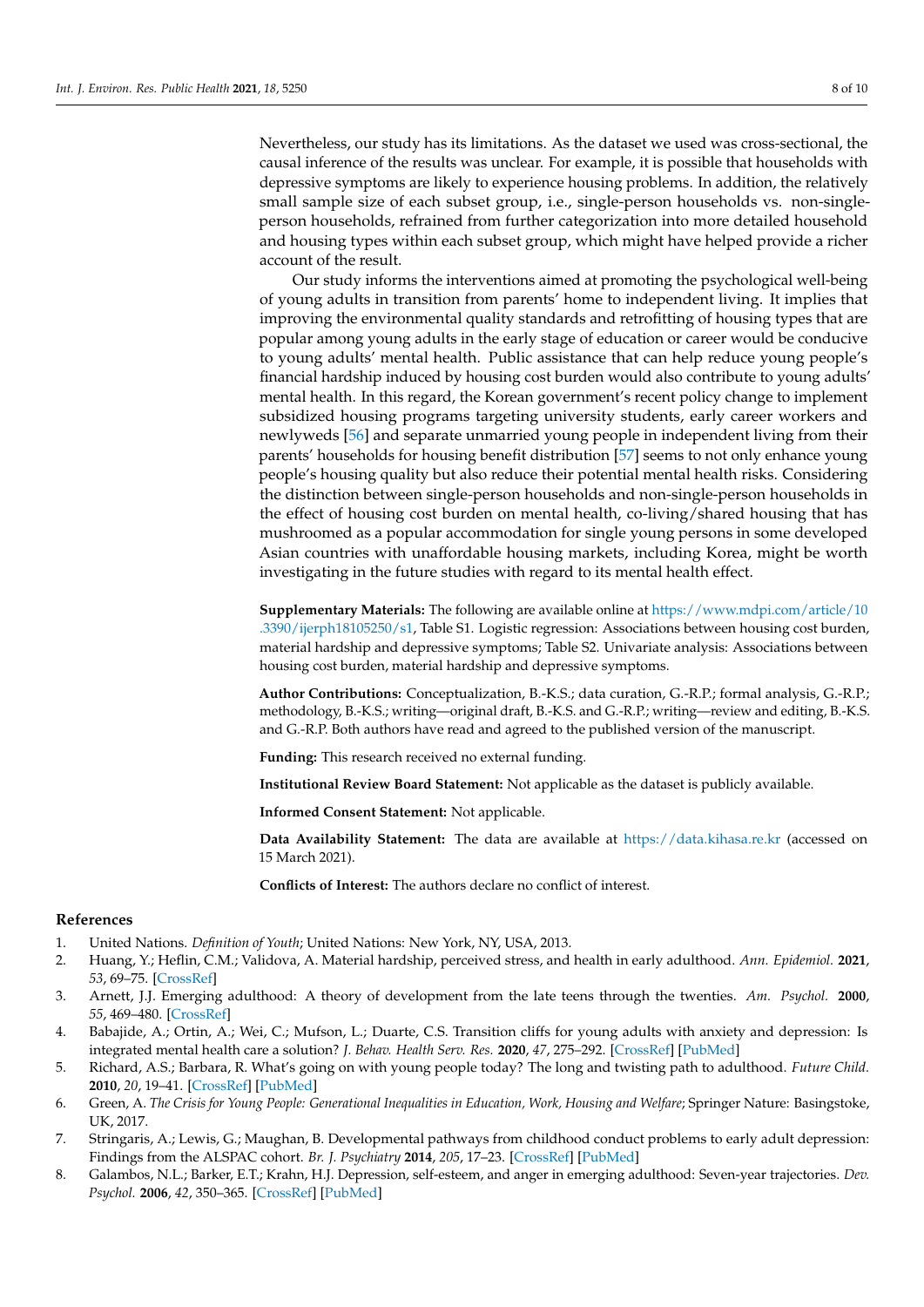- <span id="page-8-0"></span>9. Benach, J.; Vives, A.; Amable, M.; Vanroelen, C.; Tarafa, G.; Muntaner, C. Precarious employment: Understanding an emerging social determinant of health. *Annu. Rev. Public Health* **2014**, *35*, 229–253. [\[CrossRef\]](http://doi.org/10.1146/annurev-publhealth-032013-182500)
- 10. Canivet, C.; Bodin, T.; Emmelin, M.; Toivanen, S.; Moghaddassi, M.; Östergren, P.O. Precarious employment is a risk factor for poor mental health in young individuals in Sweden: A cohort study with multiple follow-ups. *BMC Public Health* **2016**, *16*, 687. [\[CrossRef\]](http://doi.org/10.1186/s12889-016-3358-5)
- <span id="page-8-1"></span>11. Sharaf, M.F.; Rashad, A.S. Does precarious employment ruin youth health and marriage? Evidence from Egypt using longitudinal data. *Int. J. Dev. Issues* **2020**, *19*, 391–406. [\[CrossRef\]](http://doi.org/10.1108/IJDI-01-2020-0005)
- <span id="page-8-2"></span>12. Bobek, A.; Pembroke, S.; Wickham, J. Living in precarious housing: Non-standard employment and housing careers of young professionals in Ireland. *Hous. Stud.* **2020**. [\[CrossRef\]](http://doi.org/10.1080/02673037.2020.1769037)
- 13. Beer, A.; Bentley, R.; Baker, E.; Mason, K.; Mallett, S.; Kavanagh, A.; Lamontagne, T. Neoliberalism, economic restructuring and policy change: Precarious housing and precarious employment in Australia. *Urban Stud.* **2015**, *53*, 1542–1558. [\[CrossRef\]](http://doi.org/10.1177/0042098015596922)
- 14. McKee, K.; Hoolachan, J.E.; Moore, T. The precarity of young people's housing experiences in a rural context. *Scott. Geogr. J.* **2017**, *133*, 115–129. [\[CrossRef\]](http://doi.org/10.1080/14702541.2017.1321136)
- 15. Mackie, P.K. Young people and housing: Identifying the key issues. *Int. J. Hous. Policy* **2016**, *16*, 137–143. [\[CrossRef\]](http://doi.org/10.1080/14616718.2016.1159273)
- <span id="page-8-3"></span>16. Forrest, R.; Yip, N.-M. The future for reluctant intervention: The prospects for Hong Kong's public rental sector. *Hous. Stud.* **2014**, *29*, 551–565. [\[CrossRef\]](http://doi.org/10.1080/02673037.2013.878020)
- <span id="page-8-4"></span>17. Clapham, D.; Mackie, P.; Orford, S.; Thomas, I.; Buckley, K. The housing pathways of young people in the UK. *Environ. Plan. A* **2014**, *46*, 2016–2031. [\[CrossRef\]](http://doi.org/10.1068/a46273)
- <span id="page-8-5"></span>18. Bricocoli, M.; Sabatinelli, S. House sharing amongst young adults in the context of Mediterranean welfare: The case of Milan. *Int. J. Hous. Policy* **2016**, *16*, 184–200. [\[CrossRef\]](http://doi.org/10.1080/14616718.2016.1160670)
- <span id="page-8-6"></span>19. Forrest, R.; Xian, S. Accommodating discontent: Youth, conflict and the housing question in Hong Kong. *Hous. Stud.* **2018**, *33*, 1–17. [\[CrossRef\]](http://doi.org/10.1080/02673037.2017.1342775)
- <span id="page-8-7"></span>20. Park, G.-R.; Jung, Y. Housing insecurity and health among people in South Korea: Focusing on tenure and affordability. *Public Health* **2019**, *171*, 116–122. [\[CrossRef\]](http://doi.org/10.1016/j.puhe.2019.02.017)
- <span id="page-8-21"></span>21. Suglia, S.F.; Duarte, C.S.; Sandel, M.T. Housing Quality, Housing Instability, and Maternal Mental Health. *J. Urban Health* **2011**, *88*, 1105–1116. [\[CrossRef\]](http://doi.org/10.1007/s11524-011-9587-0)
- 22. Tsai, J.; Jones, N.; Szymkowiak, D.; Rosenheck, R.A. Longitudinal study of the housing and mental health outcomes of tenants appearing in eviction court. *Soc. Psychiatry Psychiatr. Epidemiol.* **2020**. [\[CrossRef\]](http://doi.org/10.1007/s00127-020-01953-2)
- 23. Amerio, A.; Brambilla, A.; Morganti, A.; Aguglia, A.; Bianchi, D.; Santi, F.; Costantini, L.; Odone, A.; Costanza, A.; Signorelli, C.; et al. COVID-19 lockdown: Housing built environment's effects on mental health. *Int. J. Environ. Res. Public Health* **2020**, *17*, 5973. [\[CrossRef\]](http://doi.org/10.3390/ijerph17165973)
- 24. Baker, E.; Bentley, R.; Mason, K. The mental health effects of housing tenure: Causal or compositional? *Urban Stud.* **2013**, *50*, 426–442. [\[CrossRef\]](http://doi.org/10.1177/0042098012446992)
- <span id="page-8-22"></span>25. Bentley, R.J.; Pevalin, D.; Baker, E.; Mason, K.; Reeves, A.; Beer, A. Housing affordability, tenure and mental health in Australia and the United Kingdom: A comparative panel analysis. *Hous. Stud.* **2016**, *31*, 208–222. [\[CrossRef\]](http://doi.org/10.1080/02673037.2015.1070796)
- 26. Cairney, J.; Boyle, M.H. Home ownership, mortgages and psychological distress. *Hous. Stud.* **2004**, *19*, 161–174. [\[CrossRef\]](http://doi.org/10.1080/0267303032000168577)
- <span id="page-8-8"></span>27. Chung, R.Y.; Chung, G.K.; Gordon, D.; Mak, J.K.; Zhang, L.F.; Chan, D.; Lai, F.T.; Wong, H.; Wong, S.Y. Housing affordability effects on physical and mental health: Household survey in a population with the world's greatest housing affordability stress. *J. Epidemiol. Community Health* **2020**, *74*, 164–172. [\[CrossRef\]](http://doi.org/10.1136/jech-2019-212286)
- <span id="page-8-9"></span>28. Patel, V.; Flisher, A.J.; Hetrick, S.; McGorry, P. Mental health of young people: A global public-health challenge. *Lancet* **2007**, *369*, 1302–1313. [\[CrossRef\]](http://doi.org/10.1016/S0140-6736(07)60368-7)
- <span id="page-8-10"></span>29. Hatch, M.E.; Yun, J. Losing your home is bad for your health: Short- and medium-term health effects of eviction on young adults. *Hous. Policy Debate* **2020**. [\[CrossRef\]](http://doi.org/10.1080/10511482.2020.1812690)
- <span id="page-8-11"></span>30. Oh, J.; Kim, J. Relationship between mental health and house sharing: Evidence from Seoul. *Int. J. Environ. Res. Public Health* **2021**, *18*, 2495. [\[CrossRef\]](http://doi.org/10.3390/ijerph18052495) [\[PubMed\]](http://www.ncbi.nlm.nih.gov/pubmed/33802482)
- <span id="page-8-12"></span>31. Kim, Y.-B.; Lee, Y.-M.; Kim, K.-H. *2019 Employment and Labor Force of Young People*; Korea Labor Institute: Sejong, Korea, 2019.
- <span id="page-8-13"></span>32. Cho, E.-I. *Temporary Employment, Late- or Non-Marriage and Asset Polarization: 2030 Triangle in the Face Of Covid-19 Pandemic*; ChosunBiz: Seoul, Korea, 2021.
- <span id="page-8-14"></span>33. Statistics Korea. *Perceived Stress Scale Trajectory*; Statistics Korea: Daejeon, Korea, 2020.
- <span id="page-8-15"></span>34. Ministry of Land Infrastructure and Transport. *2019 National Housing Survey*; Ministry of Land Infrastructure and Transport: Sejong, Korea, 2020.
- <span id="page-8-16"></span>35. Statistics Korea. *2015 Population and Housing Census*; Statistics Korea: Daejeon, Korea, 2016.
- <span id="page-8-17"></span>36. Clark, J.; Kearns, A. Housing improvements, perceived housing quality and psychosocial benefits from the home. *Hous. Stud.* **2012**, *27*, 915–939. [\[CrossRef\]](http://doi.org/10.1080/02673037.2012.725829)
- <span id="page-8-18"></span>37. Martins, P.; Ornelas, J.; Silva, A.C. The role of perceived housing quality and perceived choice to recovery: An ecological perspective on a housing first program in Lisbon. *J. Environ. Psychol.* **2016**, *47*, 44–52. [\[CrossRef\]](http://doi.org/10.1016/j.jenvp.2016.05.004)
- <span id="page-8-19"></span>38. Evans, G.W.; Li, D.; Whipple, S.S. Cumulative risk and child development. *Psychol. Bull.* **2013**, *139*, 1342–1396. [\[CrossRef\]](http://doi.org/10.1037/a0031808) [\[PubMed\]](http://www.ncbi.nlm.nih.gov/pubmed/23566018)
- <span id="page-8-20"></span>39. Thurston, R.C.; Kubzansky, L.D. Multiple sources of psychosocial disadvantage and risk of coronary heart disease. *Psychosom. Med.* **2007**, *69*, 748–755. [\[CrossRef\]](http://doi.org/10.1097/PSY.0b013e31815772a3) [\[PubMed\]](http://www.ncbi.nlm.nih.gov/pubmed/17942839)